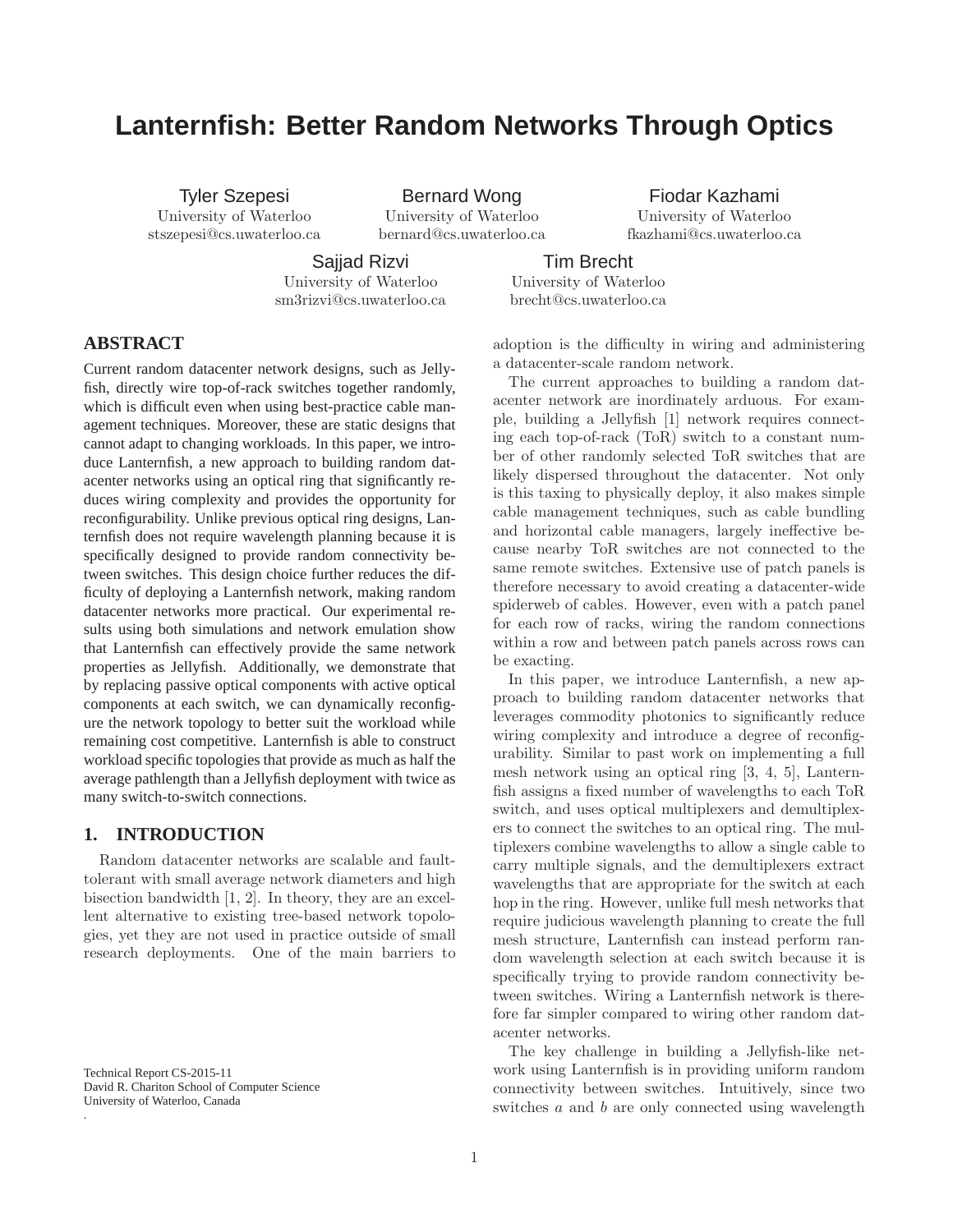$\lambda$  if they have exclusive use of  $\lambda$  within at least one of the ring segments between  $a$  and  $b$ , the probability that two switches are connected is therefore a function of the spectrum size and the number of optical hops between the switches. We can ensure that Lanternfish provides uniform random connectivity by using a separate wavelength for each connection. However, this is impractical since an optical ring can carry at most 160 wavelengths using 50 GHz channel spacing [6]. We show that significantly fewer wavelengths are required to have near-uniform random connectivity and provide network performance characteristics that are effectively equivalent to that of Jellyfish.

For large datacenters with thousands of ToR switches where the available wavelengths from a single optical ring are insufficient, we can naïvely increase the effective number of available wavelengths by connecting the switches to multiple optical rings. However, this solution is not cost-effective when many rings are necessary due to the cost of requiring additional multiplexers for each ring. Instead, Lanternfish only connects each switch to a small randomly selected subset of the rings. This approach significantly reduces the required number of multiplexers while still providing near-uniform random connectivity.

Although random networks provide excellent network properties for arbitrary endpoints, most datacenter workloads exhibit significant network locality [7] and would benefit from having better network connectivity between nearby racks in exchange for a small reduction in cross-datacenter network performance. Furthermore, a static random network may not be well-suited for latency-sensitive applications that require a small average or maximum hop-count between a specific host set. Biasing the randomness of a Jellyfish network to cater to a particular workload or host set would be disastrous if the workload or hosts ever change, since it would either lead to poor network performance or require rewiring large portions of the datacenter network.

To address the problem of changing network requirements, we explore the use of commodity active optical devices, namely wavelength selective switches, to equip Lanternfish with the ability to incorporate topological reconfiguration. By replacing optical multiplexers with wavelength selective switches, we can programmatically change which ring a transceiver is connected to without any physical rewiring. This degree of flexibility is sufficient to significantly alter the network topology and provide performance benefits.

We evaluate Lanternfish through both simulations and network emulation using Mininet [8]. Our results demonstrate that Lanternfish can provide network properties that are effectively equivalent to that of Jellyfish while requiring only a small number of optical rings. Moreover, we show that Lanternfish can, for nonuniform workloads, provide significant workload specific advantages over Jellyfish by reconfiguring its topology. Our cost analysis finds that Lanternfish is already costcompetitive with Jellyfish for large networks. More importantly, given current cost-trends, reconfigurable Lanternfish will likely offer a cost advantage over static networks for many workloads in the near future.

Overall, our work makes three contributions:

- We present Lanternfish, a new optical approach to building random datacenter networks with insignificant wiring complexity.
- We show that Lanternfish can scale to large networks, and provide reconfigurability using commodity optical devices while being costcompetitive.
- We evaluate the performance of Lanternfish and find that it performs as well as Jellyfish, and through topological reconfigurations can adapt to changing workload and outperform Jellyfish.

# **2. BACKGROUND AND RELATED WORK**

In this section, we survey previous work on datacenter network topologies, random networks, and optical networks. We also describe the commodity optical devices that Lanternfish uses to implement a random network in an optical ring.

# **2.1 Network Topologies**

Traditional datacenter networks are constructed as a multi-rooted tree. The basic design is to have three layers of switches, with the lowest layer connected directly to the servers in a rack (edge), middle layer switches aggregating the ToR switches (aggregate), and the top (core) layer providing cross datacenter connectivity. There are two common problems with multirooted tree topologies: over-subscription, and long path lengths. Over-subscription is the result of an imbalance in network capacity where, for a given layer, its total link capacity to the layer below it (e.g., aggregation to edge) is higher than its total link capacity to the layer above it (e.g., aggregation to core). Long path lengths occur when packets need to traverse multiple layers of the network to reach non-local destinations.

Given the limitation of multi-rooted tree topologies, there have been many alternative topology proposals, some of which include: BCube [9], DCell [10], fattree [11, 12], VL2 [13], and Jellyfish [1]. Despite the large number of alternative designs, most datacenter networks continue to be based on a multi-rooted tree topology. This is due to a combination of datacenters operators being conservative with their choice of network topologies, and perhaps more importantly, the significant deployment challenges for many of these topolo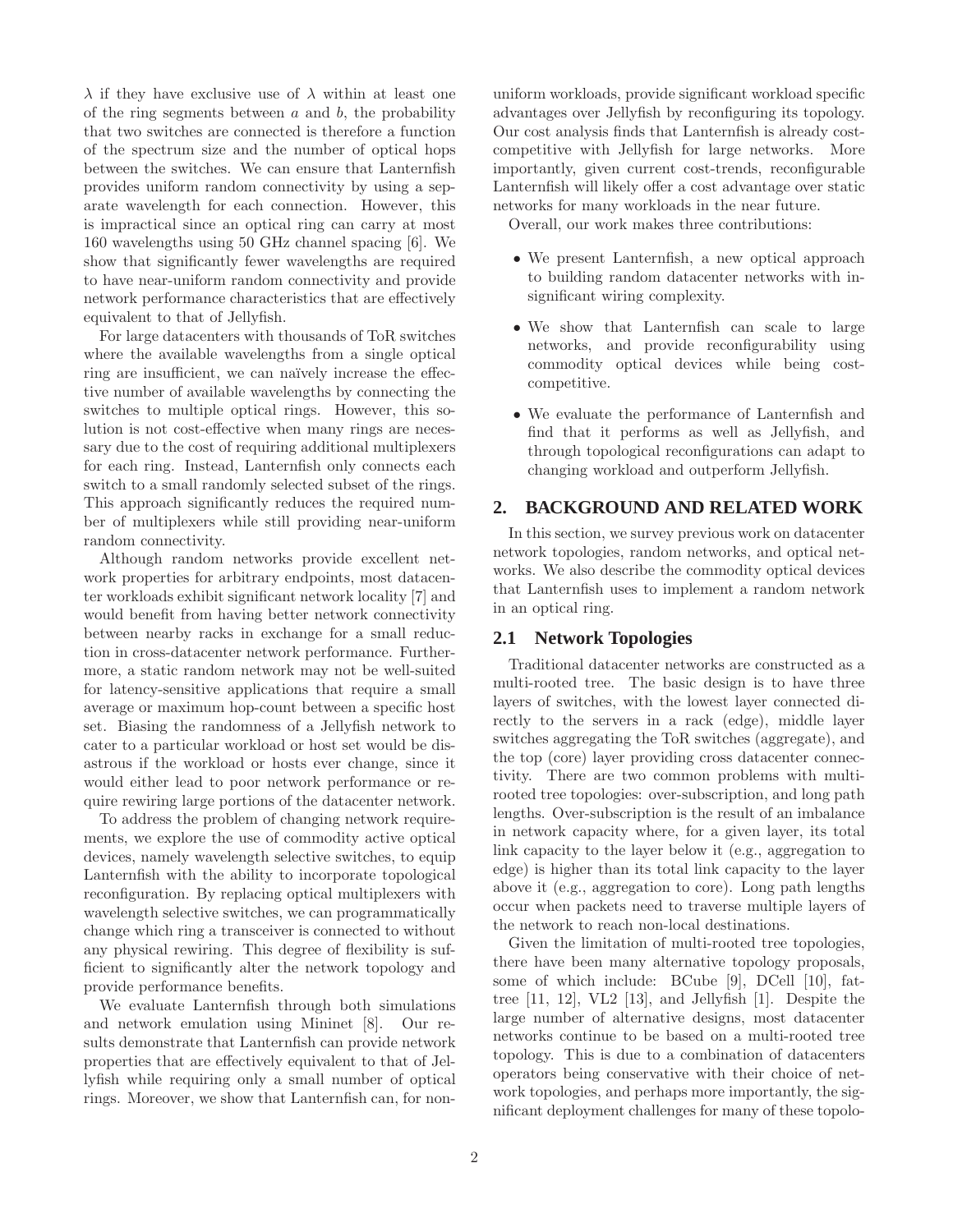gies, such as wiring complexity, that outweigh their benefits.

# **2.2 Random Networks**

In contrast to the highly structured approach taken by most new datacenter network topologies, Jellyfish [1] proposes randomly interconnecting ToR switches. This eliminates the need to carefully plan the connectivity between switches, while offering higher bisection bandwidth and smaller average network diameter than other network designs with the same amount of hardware. Furthermore, random networks have been shown to provide network bandwidth that, for a given number of internal switch-to-switch links, approaches the theoretical upper bound [14].

A major drawback of random networks is the nontrivial increase in deployment complexity due to the difficulty in wiring ToR switches together randomly. While structured networks may have performance limitations, many of them are far easier to build and maintain. An additional drawback to random networks is that they perform poorly compared to tree-based topologies for workloads that exhibit strong network locality. Lanternfish addresses this drawback by introducing reconfigurability, which enables the switch-to-switch connections to be tailored to a specific workload. In the case of workloads with strong network locality, Lanternfish would increase its ratio of nearby to distant connections.

### **2.3 Optical Networks**

Current datacenter networks rely almost entirely on electrical networking technology. Although fiber optic connections are often used between switches to reduce transmission power and improve signal quality, the switches are electrical and no other optical components are used in the network.

One approach to leverage photonics in a datacenter network is to use optical switches that can provide a direct optical connection between any port pair. The most common technology for building optical switches is microelectromechanical systems (MEMS), which connects port pairs by mechanically aligning mirrors. Unfortunately, optical switches currently suffer from relatively high switching latencies [15, 16] and are limited in scale. An alternative approach is to build a wavelength division multiplexing (WDM) network. The defining characteristic of a WDM network is its use of multiple wavelengths on a single fiber optic cable, which allows multiple independent communication channels to share a single physical cable. This is possible through the use of optical multiplexers/demultiplexers (muxes/demuxes).

The simplest and least expensive type of optical mux/demux uses Array Waveguide Grating (AWG). An AWG connects a single port that carries all W wavelengths to W other ports, each of which carries one of the W wavelengths. A Wavelength Selective Switch (WSS) is a functionally more complex optical  $\text{mux}/\text{demux}$ . Instead of having W ports that each carry a single wavelength, there are N ports (where  $N \leq W$ ) that each carry a subset of the W wavelengths. Additionally, WSSes are reconfigurable, so it is possible to change which wavelength maps to which port programactically without having to modify the wiring.

Another useful device is an optical splitter, which forwards an incoming signal to multiple output ports. The power of the incoming signal is split evening across the output ports. In combination with a WSS, this allows a signal to be broadcast to many destinations, and then have individual wavelengths dynamically selected at each source.

A transceiver is used to bidirectionally convert between electrical and optical signal, with the optical signal being set to a particular wavelength. It provides connectivity between the optical and electrical networking components.

Previous work has explored how optics can be used in datacenter networks. Two datacenter network designs are Helios [17] and c-Through [18], both of which incorporate optical switching into a traditional multirooted tree topology. c-Through does this by connecting ToR switches to a single optical switch, while Helios replaces a subset of core switches with optical switches. Although they are interesting points in the design space, these networks are still fundamentally based on tree topologies and only provide performance benefits to flows that are selected to use the optical part of the network. Because of the relatively long switching delays of optical switches, only long "elephant" flows can take advantage of these designs. Furthermore, their reliance on a set of large centralized optical switches can limit their scalability. Most commercial optical switches are currently limited to a few hundred ports [19].

An alternative approach is OSA [19], which uses both WDM and optical switches to completely replace electrical switches. OSA connects all ToR switches to a single optical switch. However, unlike c-Through, there are multiple connections between the optical switch and each ToR switch. Additionally, each ToR output port can be reconfigured to use a different connection to the optical switch by using a WSS. This is a very flexible design, but it has severe scalability limitations since it requires multiple connections between each ToR switch and a single optical switch.

As with OSA, Mordia [20] is a fully optical network design that connects all ToR switches to a single optical switching component. Unlike OSA, Mordia uses a ring of WSSes to provide the equivalent of a single optical switch, for the purpose of reduced switching la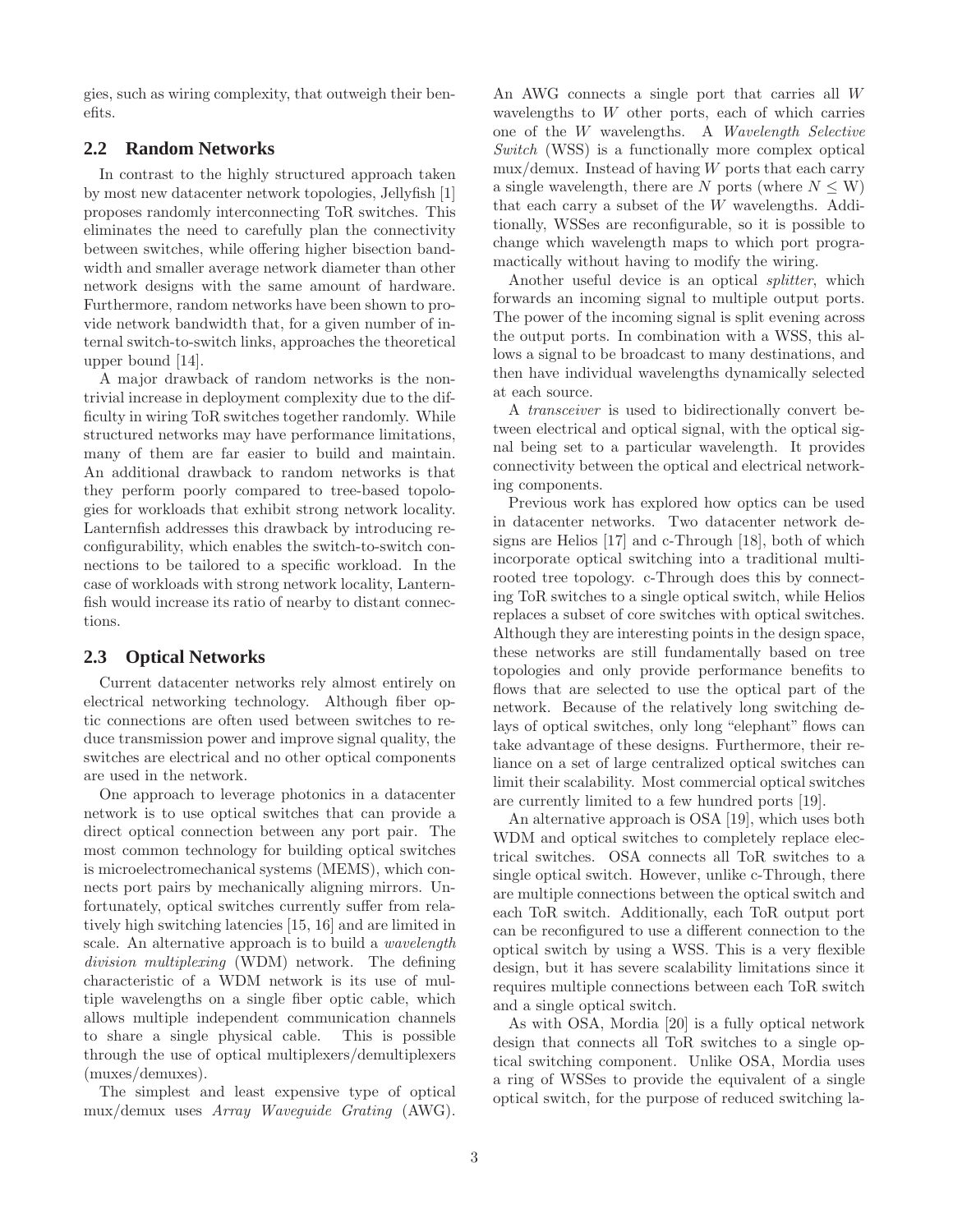tency, and each ToR switch has a single connection to the optical ring. Connectivity between switches is provided by circuit switching an individual wavelength for each switch. While providing a different form of flexibility than OSA, Mordia is still limited to medium sized networks.

Finally, Quartz [3] presents another fully optical network design using only WDM muxes/demuxes. It creates a full mesh network by forming a ring with the ToR switches, and requires careful wavelength assignment to each switch in order to ensure that there is a direct optical connection between every switch pair. The focus of this design is to eliminate cross-traffic congestion and reduce switching delay by providing direct connectivity. However, its full mesh requirement limits its scale to only hundreds of switches. Its intended use is to replace parts of a large datacenter network, rather than the entire network.

# **3. RANDOM OPTICAL NETWORKS**

In designing Lanternfish, we strive to maintain the performance characteristics of a random network like Jellyfish, while simplifying the physical deployment and maintenance complexity. Previous work on random datacenter networks [1] [2] describe the structure of the network using connections that are created by a physical wire between two endpoints. In this section, we describe how our optical ring design can be used to create the equivalent random structure and show, using statistical analysis, that it can provide topological characteristics similar to Jellyfish.

# **3.1 Lanternfish Design**

A Lanternfish network is a collection of Lanternfish switches organized into a ring where adjacent switches in the ring are connected by an optical cable. Each Lanternfish switch consists of a ToR switch, a set of transceivers with randomly selected wavelengths, and a pair of AWG multiplexer/demultiplexers. This base version of Lanternfish is very similar in design to that of a Quartz network [3]; the two network designs primarily differ in the way they select transceiver wavelengths. We will see in Section 3.4 that, in order for this design to scale and workaround wavelength limitations, we need to introduce new design elements that are unique to Lanternfish.

Figure 1 shows an example of two adjacent switches in a ring with 4 wavelengths. The diagram shows the optical components for a single direction, and the multiplexers are duplicated to provide communication in the opposite direction around the ring. Each switch has a total of 10 ports, with 6 ports (shown at the bottom of each switch) connected to servers in the rack and 4 ports (shown at the top of each switch) connected through transceivers to the optical ring. The AWGs demultiplex incoming signals and forward a wavelength to the switch if there is a transceiver using a matching wavelength. The remaining signals are forwarded to the opposing AWG; they pass directly through this Lanternfish switch to the next switch in the ring. The Lanternfish switch sends outgoing signals from the transceivers to an AWG, which multiplexes them together with the pass-through signals before sending them to the next switch. To ensure that the AWGs cannot receive two signals using the same wavelength, the transceivers are organized as pairs with each pair using the same wavelength, and each transceiver in the pair is connected to an opposing AWG. Therefore, a Lanternfish switch cannot both pass-through a signal with wavelength  $\lambda$  and generate an outgoing signal using wavelength  $\lambda$ .



Figure 1: Neighbouring switches, 4 wavelengths and 4 transceivers per switch.

The randomness in Lanternfish comes from the selection of wavelengths for each pair of transceivers. For example, if there are  $T$  transceivers at a switch, and W wavelengths to choose from, then  $T/2$  unique wavelengths are selected (one for each pair of transceivers), with equal probability. The remaining  $W - T/2$  wavelengths, which are not assigned to transceivers, are referred to as pass-through wavelengths. These wavelengths are not destined for this switch and go directly from one AWG to the other.

Optical connections between switches are formed by sharing a wavelength in the optical ring. For example, if a transceiver uses wavelength  $\lambda_1$  to connect to the optical ring, then the first switch in the clockwise as well as the counter-clockwise direction using wavelength  $\lambda_1$ will be optically connected to this switch. Therefore, by randomly assigning the wavelengths used by each switch, we are indirectly randomizing the connectivity with other switches.

#### **3.2 Lanternfish Properties**

In a Jellyfish topology, there are three parameters to consider: the number of switches S, the number of ports per switch P, and the number of ports connected to switches T. Together, these parameters determine how many servers are supported by the topology, which is  $S(P - T)$ . It also determines a network's level of connectivity (which is primarily a function of  $T$ ). For a Lanternfish topology, we also consider the number of wavelengths in the optical ring.

To understand the impact of  $W$  on the connectivity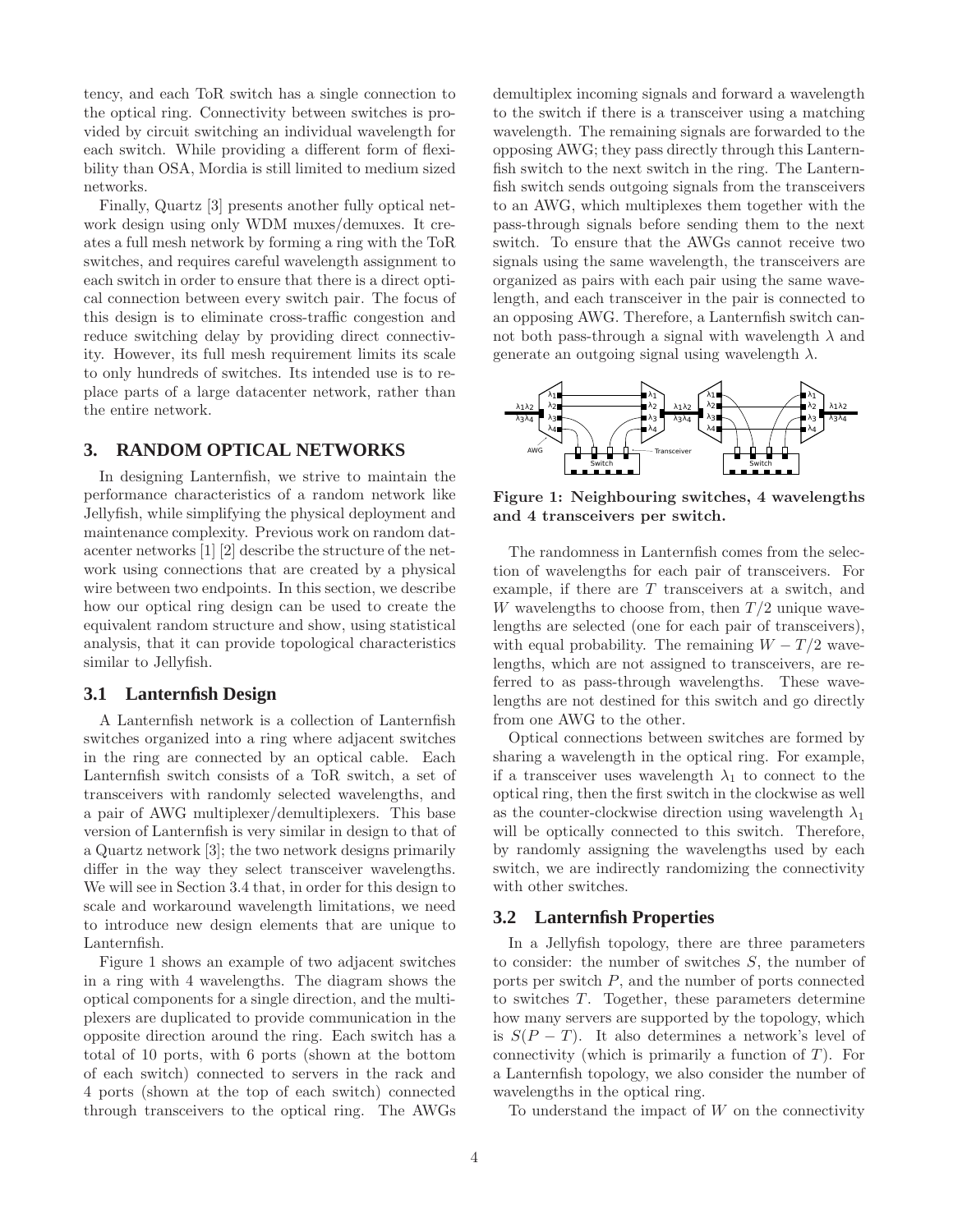properties of Lanternfish, recall that there is an optical connection between two switches only if they support a wavelength  $\lambda$  that is not supported by other switches between them in the clockwise or counter-clockwise direction. Therefore, for each wavelength that a switch supports, it is connected to the first switch along the ring that shares the wavelength. This implies that there is a higher probability of forming connections to closer switches. The amount of bias in the probability distribution towards local connectivity is a function of  $W$ . Increasing the number of wavelengths reduces the number of switches that share a wavelength, which increases the average distance between optically connected switches. This differs from Jellyfish, which has uniformly random connectivity across switches in the network.

To evaluate the effect of  $W$  on the network, we generate 100 random graphs and measure and report the averages of the mean and maximum path lengths. We vary the number of wavelengths and compare these metrics with 100 randomly generated Jellyfish topologies. Together, these represent the common and worst case scenarios for the connectivity between two switches.

Figure 2 shows the averages of the mean and maximum path lengths for topologies that contain 128 switches, each with 6 transceivers per switch and a range of wavelengths in the optical ring. With 20 wavelengths, both the mean and maximum path lengths are longer for Lanternfish than Jellyfish, which is an artifact of heavily favouring connections between switches in close proximity to each other along the ring. However, Lanternfish networks using between 40 to 80 wavelengths provide effectively the same path lengths as Jellyfish.



Figure 2: Path lengths for 128 switch topologies, 6 transceivers per switch.

For Lanternfish, although the differences are not statistically significant, the average maximum path length appears to increase slightly when more than 80 wavelengths are used. This represents the other extreme for Lanternfish, where a faction of the wavelengths are used by only two switches. The problem here is that, since a Lanternfish switch mirrors the transceiver wavelengths to support the same wavelengths in both directions, duplicate connections between switches are formed if only two switches in the entire ring share a wavelength (one in either direction around the ring). This reduces path diversity, which in turn increases the maximum network path length.

Figure 3 compares different path lengths using larger topologies, with 1024 switches and 12 transceivers per switch. Of note is the fact that larger topologies have a proportionally wider range of wavelengths (800-1400) that essentially provide the same network characteristics as Jellyfish.



Figure 3: Path lengths for 1024 switch topologies, 12 transceivers per switch.

# **3.3 Loss In Signal Strength**

As pointed out in previous work [3], one of the subtle challenges of building a WDM network is that optical signals degrade due to insertion loss when passing though a multiplexer. Therefore, signal amplifiers may be required to maintain the signal strength. The number of amplifiers needed throughout the ring is determined by the output power and receiver sensitivity of the transceivers, and by the signal loss of each multiplexer.

Consider an example where transceivers output a signal at 4 dBm and have receiver sensitivity of -15 dBm [21], and multiplexers have a 4.2 dB insertion loss [22]. A signal can pass through 4.5 multiplexers (( $(4 \text{ dBm} - (-15 \text{ dBm}))/4.2$ ) dB) without requiring any amplification. Additionally, inexpensive attenuators may be necessary to avoid overloading transceivers and amplifiers.

### **3.4 Adding Rings**

There are two important problems with the basic de-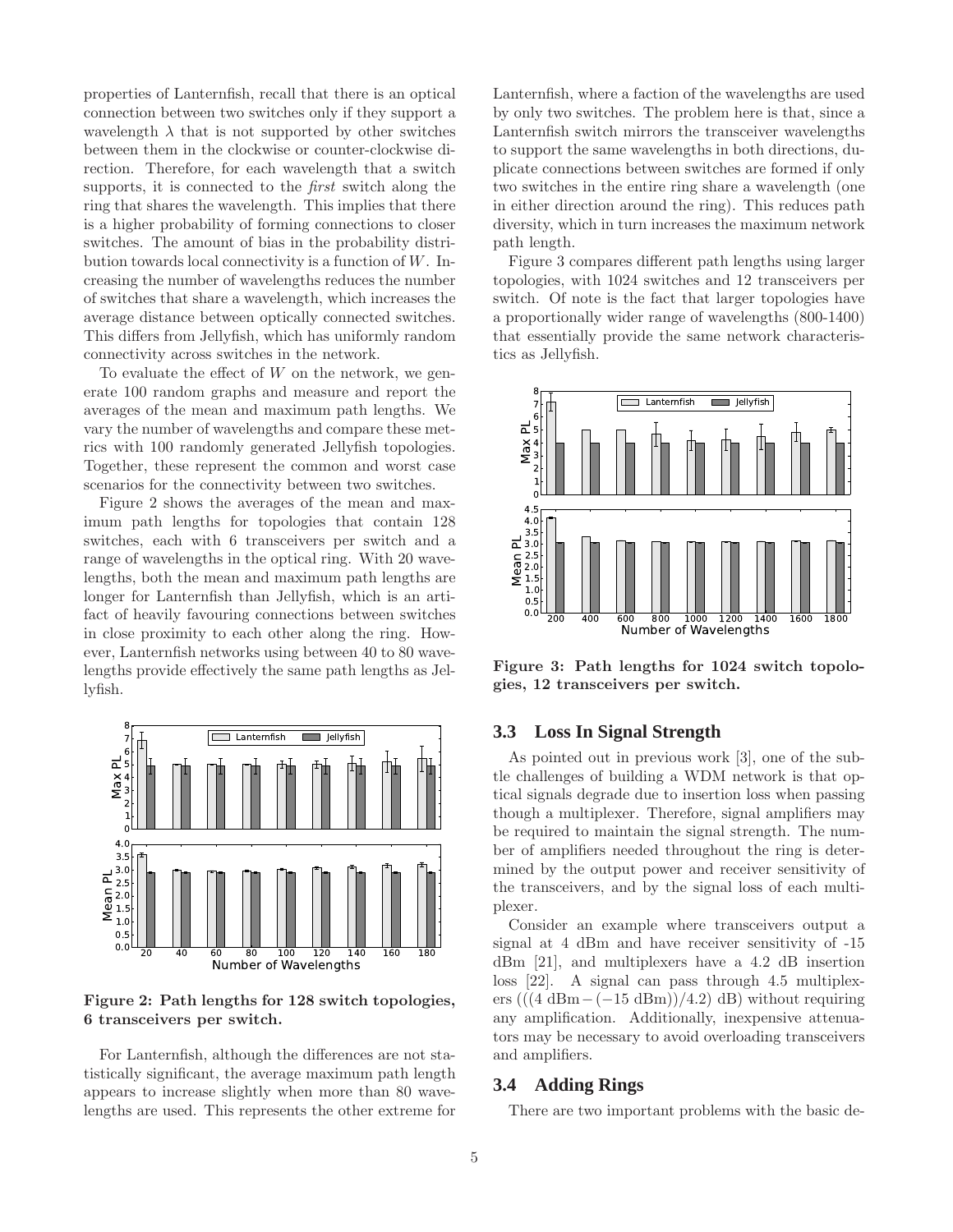

Figure 4: Four neighbouring switches, using 3 rings, 4 wavelengths per ring, and 4 transceivers per switch.

sign of Lanternfish. First, a single AWG failure will convert the ring into a line, which greatly reduces the connectivity of the network. Second, for large networks, in order to provide near uniform random connectivity, Lanternfish requires more wavelengths than a single fiber cable can currently carry [6]. Although these are distinct problems, they can both be solved by adding more optical rings to the network.

Lanternfish can connect each switch to an additional optical ring by adding a pair of AWGs per switch. To ensure that Lanternfish maintains near uniform random connectivity between switches with multiple rings, we randomly select both a wavelength and a ring for each transceiver pair. For simplicity, we do not allow two pairs of transceivers in a switch to use the same wavelength on different rings.

Figure 4 gives an example of four neighbouring switches in a topology that consists of three rings, where each switch randomly connects to two of the three rings. As in Figure 1, each switch has 4 transceivers, and each AWG supports 4 wavelengths. Each ring is effectively providing additional wavelength choices for the network because the same wavelength is repeated on multiple rings.

Of potential concern is the number of AWGs that are introduced by adding more rings, because a pair of AWGs must be added for each ring that a switch connects to. Continuing with the previous example, if 24 transceivers are used on a switch, then it is possible for the switch to have connections to all 12 rings, which in turn requires 24 AWGs at the switch. As we will show in Section 5, placing a limit on the total number of AWGs in the network is both possible and has minor impact on performance.

Adding optical rings not only increases scalability and reduces the impact of link failures, it also improves the resilience of Lanternfish to AWG failures. In a Lanternfish network with a single ring, a faulty AWG that multiplexes W signals will disconnect up to W optical connections out of  $(S \times T)/2$  total connections where S is the total number of switches in the network and T is the number of transceivers per switch. However, in a network with k rings where each AWG only multi-

plexes  $W/k$  wavelengths, the number of optical connections disconnected by a faulty AWG will be reduced by a factor of k.

# **4. DYNAMIC LANTERNFISH**

Although passive AWGs allow us to build random optical networks that mimic the characteristics of a conventional random network, such as Jellyfish, it is also possible to use active WSSes in place of AWGs for multiplexing/demultiplexing. There are two major advantages to using a WSS instead of an AWG: demultiplexed wavelengths can share a port (instead of each wavelength having its own port) and a WSS can dynamically reconfigure wavelength assignments to output ports, without having to physically change the wiring.

### **4.1 Design**

By incorporating WSSes into the design of Lanternfish we can providing a degree of topological reconfigurablity. Figure 5 depicts an example of a switch in a two ring Lanternfish topology that uses WSSes. In this example there are two optical rings, and the switch has 4 ports connected into the optical ring through transceivers. Unlike the previous diagrams, Figure 5 shows the full bidirectional design, as the incoming and outgoing signals use different components.

The first modification to the static design (as depicted in Figure 4) is in how the optical signals from the rings are handled. The AWGs that were attached to the optical rings in the outgoing direction have been replaced with WSSes. By using the ability to multiplex multiple wavelengths onto the same output port, each of these WSSes only needs two output ports: one for the passthrough wavelengths, and the other for the wavelengths used by the switch. In the incoming direction of the optical rings, the AWGs have been replaced with optical splitters that transmit all of the signal for all wavelengths as if they are both pass-through and being used by the transceivers. The wavelengths are then filtered by the WSS before being forwarded to the neighbouring switch or transceiver.

The second modification is the addition of components between the transceivers and the optical rings.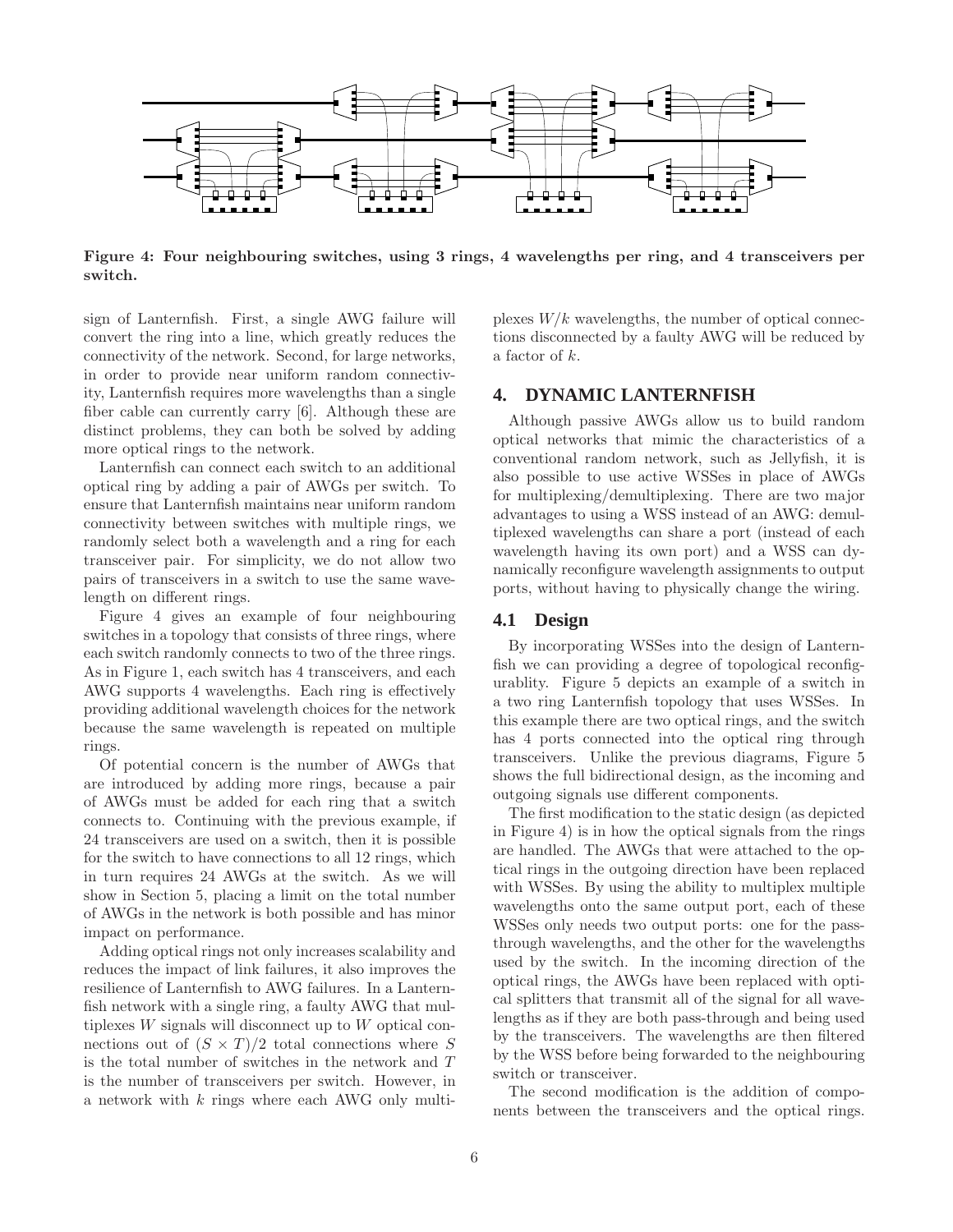

Figure 5: A dynamic Lanternfish switch.

The optical signal incoming from a ring first passes through a pair of multiplexers (one WSS and one AWG). The purpose of this pair of multiplexers is to filter incoming wavelengths, and then demultiplex the selected signals into individual wavelengths for the transceivers. Outgoing signals from the transceivers are first multiplexed together by an AWG and then broadcasted to all of the WSSes attached to the optical rings using an optical splitter. Notice that this only works if two transceivers cannot use the same wavelength. If two transceivers did use the same wavelength on different rings, the wavelengths would conflict when passing through the AWG.

# **5. EVALUATION**

In this section, we evaluate the throughput and latency of static Lanternfish, as well as the reconfigurability of dynamic Lanternfish. Our objective is to demonstrate that a static Lanternfish deployment provides effectively the same performance properties as an equivalent Jellyfish network, and quantify the degree of reconfigurability in dynamic Lanternfish.

### **5.1 Throughput**

We use two approaches to determine the throughput of Lanternfish and Jellyfish: simulation and emulation. The first evaluation is performed using the topobench flow simulator, which is designed to provide a fair and accurate comparison of the throughput of different network topologies [23] and which has been used by others to compare throughput [14]. Given the specification of a topology, topobench determines the largest capacity (with each link in the network offering a capacity of 1) that the minimum flow in the network is capable of receiving under a particular traffic matrix. In this paper, we give results for the random matching traffic

matrix, where each server exchanges data with another random server in the network. We also ran simulations with all-to-all traffic and found similar relative results: the graphs for the second set of simulations are omitted due to space constraints.

Figure 6 shows the throughput for networks of different sizes, where each switch has 12 ports. 6 out of the 12 ports are connected to servers and the remaining 6 are connected to other switches (directly in the case of Jellyfish, and indirectly through the optical ring in the case of Lanternfish). From this graph, we see that 20 wavelengths provides throughput equal to that of Jellyfish in a network of 40 switches, but quickly falls off as the number of switches increases to 80. Alternatively, 60 wavelengths is not able to provide the same throughput as Jellyfish for smaller topologies, but in the range of 120 to 160 switches it performs just as well as Jellyfish. This matches our analysis in Figure 2, which shows that 60 wavelengths provides mean and max path lengths that are essentially the same as Jellyfish for topologies with 128 switches. Also, as we had expected, the relative throughput of Lanternfish to Jellyfish begins to fall off beyond 160 switches with 60 wavelengths, but the relative throughput actually improves with 120 wavelengths.



Figure 6: Random Matching: 6 transceivers, 6 servers.

To demonstrate how the use of multiple rings affects throughput, Figure 7 shows throughput results when 6 rings are used, with 10 wavelengths used in each ring, which is equivalent of 60 wavelengths on a single ring. Additionally, we place a cap on the total number of rings a particular switch can connect to in order to demonstrate the impact of restricting the total number of AWGs in the network (to reduce costs). Each line represents the maximum number of rings each switch is connected to, with Jellyfish shown as a baseline. The results show that throughput is only minimally affected by limiting the number of rings a switch can connect to, especially in larger datacenter networks with more than a hundred switches. Therefore, these results show that using multiple rings and limiting the number of ring connections per switch can improve Lanternfish scalability.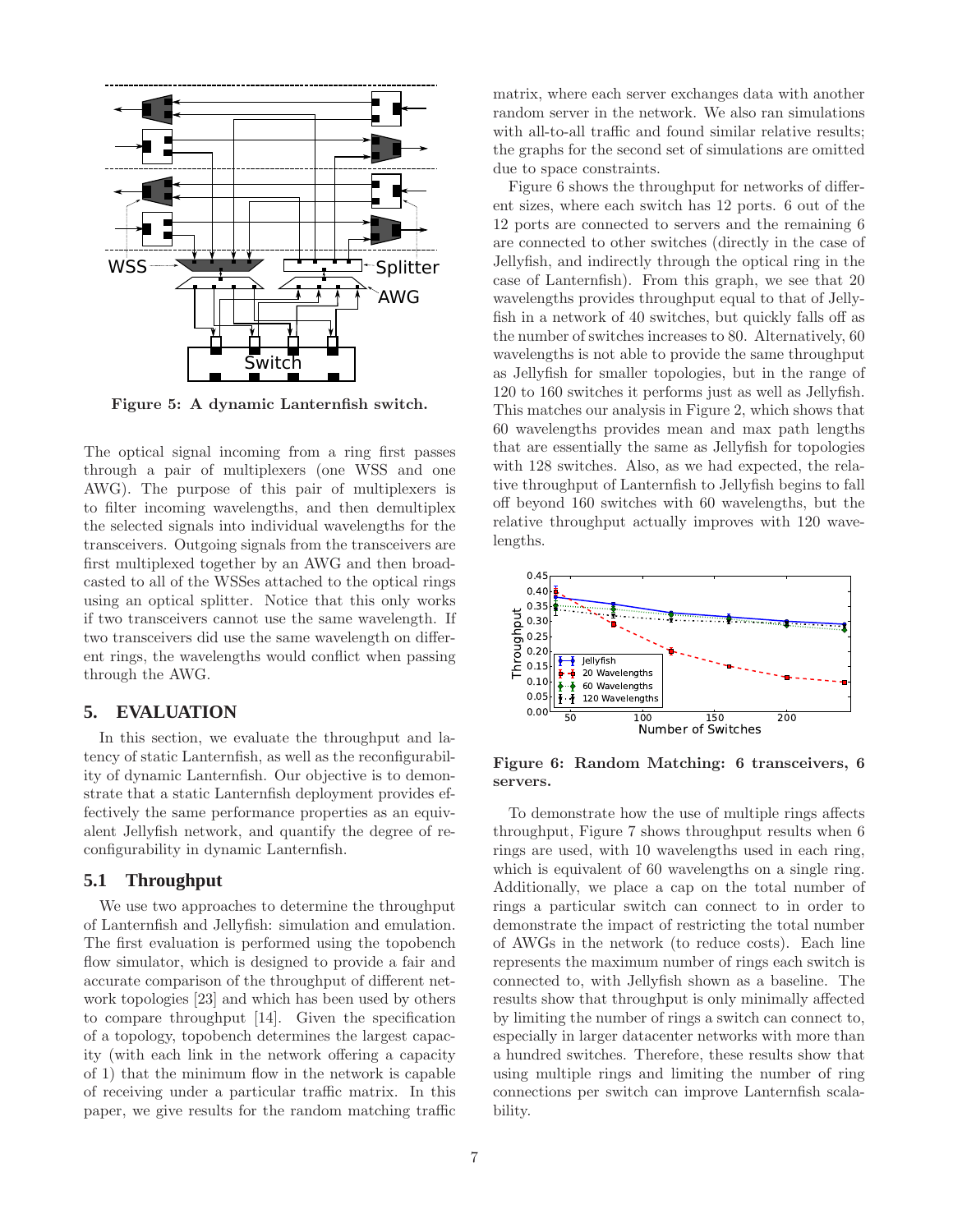

Figure 7: Random Matching: 6 transceivers, 6 servers.

Our second throughput evaluation is performed using Mininet [8] to emulate real traffic on Lanternfish topologies. The experiments were performed on an 8 core Intel $(R)$  Xeon $(R)$  E5-4640, with 16 GB of memory. In order to ensure that insufficent do not affect our measurements, our topologies are restricted to 10 Mbps links, 64 switches, 2 servers connected to each switch, and 4 transceivers per switch. Because our focus is on Lanternfish's relative performance to Jellyfish, the reduced link capacity should not affect our experimental conclusions. In these experiments, we apply a common scatter/gather traffic pattern to each network and use the workload completion time to evaluate the network's effective throughput. We vary the number of scatter/gather sources to find the network saturation point. Each scatter task sends 625 KB of data to each of 36 random destinations, and then retrieves 625 KB of data from each of these destinations as part of the gather task.

Figure 8 shows our performance results for 5, 15, 30, and 45 wavelength Lanternfish topologies. While having only 5 wavelengths is insufficient for this traffic matrix, the other topologies perform similarly to Jellyfish, with 20 wavelengths showing the lowest completion times among the various Lanternfish topologies.



Figure 8: Mean run times for different numbers of wavelengths (emulated).

### **5.2 Latency**

We perform our latency experiments using the

packet-level discrete event simulator from Quartz [3]. Our graphs present the mean latency of a packet for a system in steady state. We omit the results where the network is fully saturated as queueing delays become unbounded when the system is no longer at steady state, and our focus for these experiments is in determining latency rather than throughput. All of the topologies use networks with 128 switches, 6 ports connected to other switches, and 6 ports connected to servers. All of the links in the network have a capacity of 10 Gbps and each switch has a switching latency of 380 nanoseconds. To generate load, we use scatter/gather traffic, with each source sending 400 byte packets at a rate of 150 Mbps to 60 destinations in the network. We demonstrate results for both global and local scatter/gather patterns. The global traffic pattern randomly selects destinations from all servers in the network, whereas the local traffic pattern selects the 60 closest servers to the source along the ring.



Figure 9: Scatter/Gather: 128 switches, 6 transceivers per switch.

The first set of results, shown in Figure 9, is a comparison of Lanternfish, with different numbers of wavelengths, to Jellyfish. The results show that a 60 wavelength Lanternfish topology produces latencies that are very similar to that of Jellyfish, which matches our path analysis results in Section 3.2. Interestingly, though it has poor global latency, a Lanternfish topology built with 20 wavelengths has lower mean latency for local traffic than any other configuration. With only 20 wavelengths, the probability of two switches that are in close proximity (within the range of the nearest 60 servers) being connected is very high. The result is very low path lengths between nearby servers, and thus lower latency than the other networks.

To determine the impact of using multiple rings on latency, we split 60 wavelengths across 6 rings with 10 wavelengths used in each ring. Figure 10 shows that the change in latency is statistically insignificant, even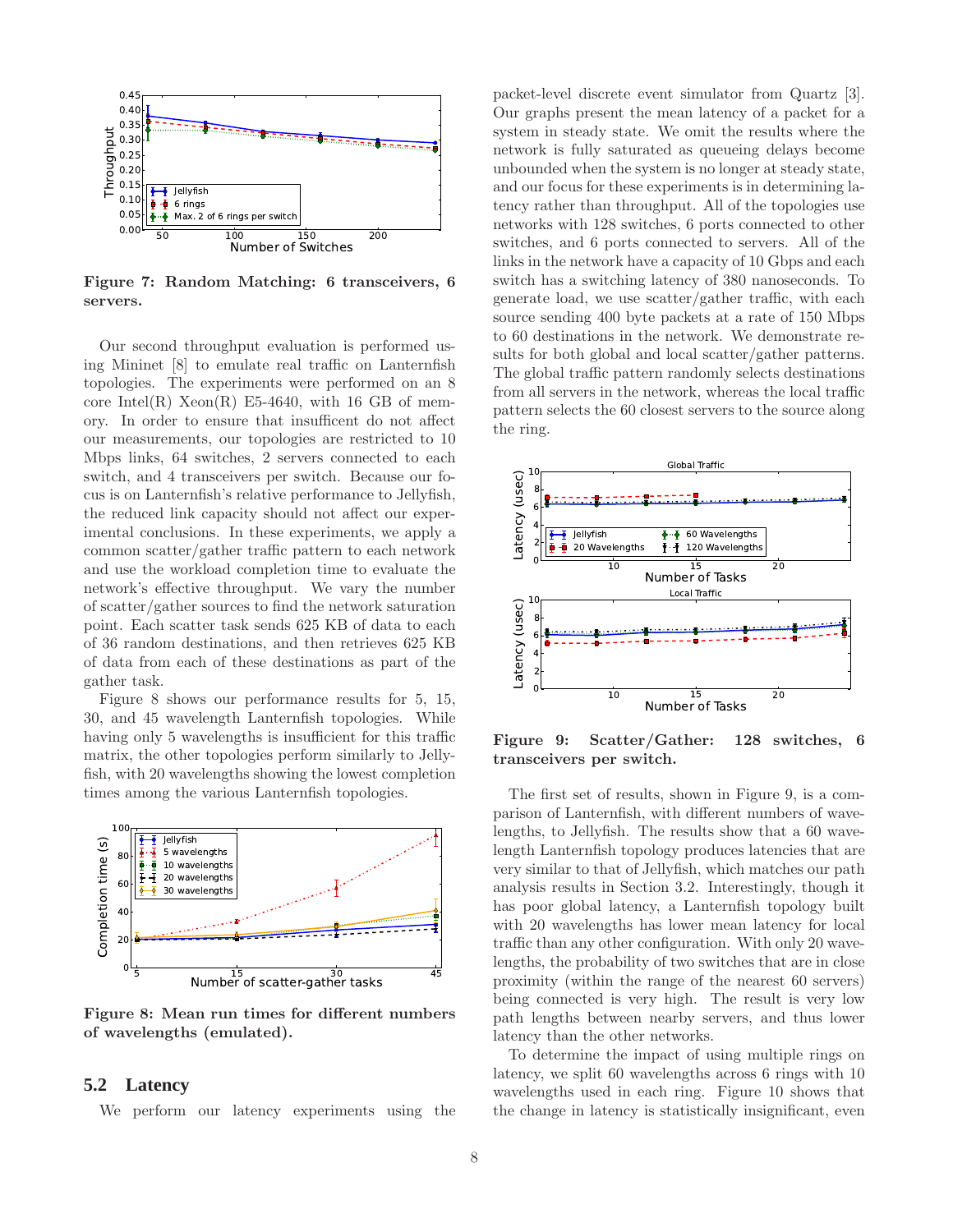when only of 2 of the 6 rings are attached to each switch.



Figure 10: Scatter/Gather: 128 switches, 6 transceivers per switch.

Lastly, we examine the effectiveness of the dynamic Lanternfish design by reconfiguring it to increase the number of local connections. Figure 11 presents the latency results for the reconfigured Lanternfish topologies which can be compared with the results using the original Lanternfish topologies in Figure 10. By reconfiguring the topology, the latency drops for local traffic, regardless of the maximum number of rings attached to each switch. The cost of the local traffic latency reduction is a small increase in global traffic latency, which is expected when a topology is configured to favour local traffic.



Figure 11: Scatter/Gather: 128 switches, 6 transceivers per switch.

We have demonstrated that properly designed Lanternfish networks are able to produce throughput and latencies that are on par with those of Jellyfish. A key contribution of our work is that this performance is obtained with significantly lower wiring complexity.

# **5.3 Reconfigurability**

To evaluate the benefits of dynamic Lanternfish, we consider how well it is able to handle a range of workloads. Using its ability to reconfigure the connectivity between switches, dynamic Lanternfish is able to provide topological configurations specifically tailored to a given workload. In this way, pathlengths in a dynamic Lanternfish network are shorter than a Jellyfish network with double the number of switch-to-switch connections.

For this experiment, we specify our workload in terms of the subset of switches that each switch communicates with the most. For maximum performance, the switch would have direct (1 hop) connections with all other switches in its working set. Consequently, we represent the workload as a set of switch pairs, where each pair would have maximum performance with a 1 hop connection.

We evaluate how well Lanternfish is able to provide the required connectivity by giving it a score for each direct connection required. The score is equal to the number of additional hops between the two switches (the number of hops in the network, minus 1 for the required hop).

Unless otherwise stated, the following analysis is performed on a network with 512 switches. We construct 10 different randomly generated networks for each configuration, and subject each network to a set of 100 different demand graphs, with each switch requesting direct connectivity with 10 other switches. Each Lanternfish ring uses 88 wavelengths, as commodity WDM network devices are able to provide multiplexing of 88 wavelengths on an individual optical fiber, with each individual wavelength providing 10 Gbits of bandwidth [20].

The Lanternfish networks use 10 transceivers connected into the ring at every switch. The Jellyfish networks are built with double the number of transceivers at every switch. We provision each Jellyfish switch with more transceivers to compensate for its lack of reconfigurability.

We use a simple greedy heuristic solver to assign the transceivers at each switch to a particular ring in either the clockwise or counter-clockwise direction. The algorithm starts by attempting to create as many one hop connections as possible, based on the given connectivity demand. It starts by assigning transceivers to rings for the demanded connections between direct neighbours. Not all connections are possible, even between direct neighbours, because each switch has a statically assigned subset of the possible wavelengths. If two switches do not share a wavelength, there is no way for them to be directly connected. The algorithm then expands its assignment to connects switches of increasing distance along the ring, until all possible one hop connections have been assigned.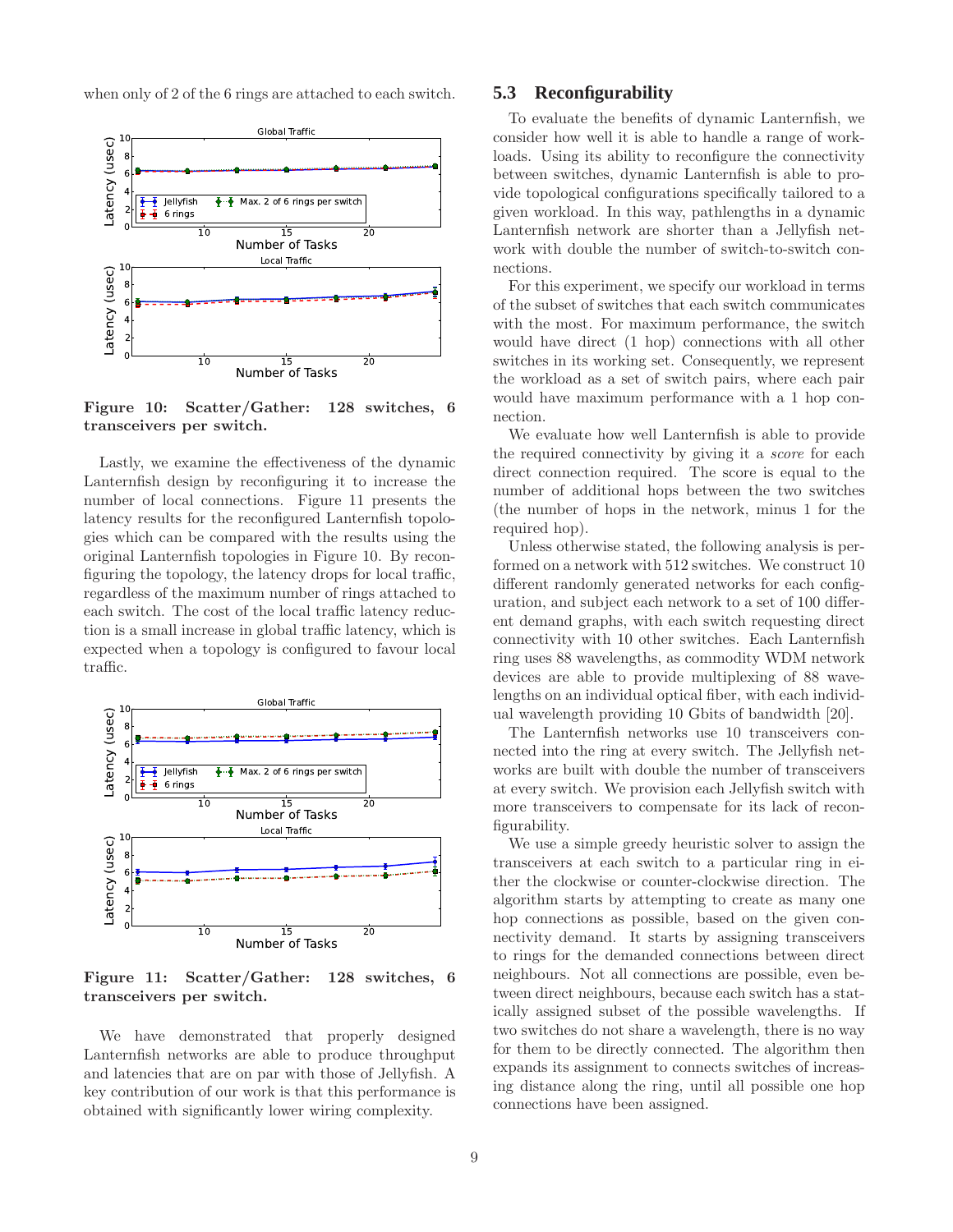For the remaining transceivers that have not been assigned to a ring we simply form a connection with the closest switch along the optical ring that has an unused transceiver of a matching wavelength. A potential improvement to this algorithm would be to seek out two hop connections for the demanded connectivity.

### *5.3.1 Random Connectivity*

We first consider the ability of Lanternfish to meet the workload demand over a range of rings, where every switch is connected to every ring. Figure 12 presents the CDF for the average number of extra hops that a demanded connection requires. With 3 optical rings, Lanternfish is not able to provide connectivity suited to the workload. Forming a connection between two switches on opposite sides of the optical ring is very expensive in term of wavelength utilization, as it eliminates the possibility of any other switches along the path using the same wavelength on the same ring.

With 5 or more rings, there is sufficient diversity of wavelengths and flexibility among rings to allow Lanternfish to adapt the topology and match a given workload better than a Jellyfish network with two times more switch-to-switch connections. Additionally, while adding more rings improves Lanternfish's ability to adapt to various workloads, there is a point of diminishing returns. In the extreme, additional rings provide no benefits because the only required one hop connections that are not satisfied are impossible due to the assignment of wavelengths to transceivers.



Figure 12: Network score over 3 to 8 rings (labelled).

While having 8 rings provides the shortest paths, it is also the most expensive network. WSSes contribute a large portion to the cost of a Lanternfish switch, with a switch requiring two WSSes for each ring that it connects to. In order to manage the cost of deploying a Lanternfish network, while still providing a large diversity of paths through the optical ring, the switches can be connected to a strict subset of the rings.

Figure 13 shows how the score of dynamic Lanternfish is affected when each switch is connected to a random subset of 8 total rings. Connecting each switch to 2 rings does not provide sufficient options for Lanternfish

to reconfigure the connectivity. Each transceiver must select one of only two choices of rings, and the target for direct connectivity must not only use the same wavelength, but also share at least one of two rings to which the source is connected.

By connecting to only 4 of 8 rings, Lanternfish is able to produce shorter path lengths for a given workload than both Jellyfish and a Lanternfish network where every switch is connected to the same 5 rings. The result is a dynamic network capable of providing connectivity to match a wide range of workload demands, using a limited number of components.



Figure 13: 8 rings total, 2 to 8 rings connected at each switch (labelled).

#### *5.3.2 Network Locality*

Our analysis so far has used uniform random workloads. We next consider a more realistic scenario, where the demand of the network exhibits locality due to the intelligent placement of applications within a datacenter. As we show here, when applications are deployed with locality along the underlying ring, dynamic Lanternfish is even better at matching the topology to the workload.

To evaluate dynamic Lanternfish for workloads with locality, we generate workload demands using a small world random distribution. In particular, we use the Watts Strogatz form of construction [24], where each node is connected to its 10 closest neighbours (5 in each direction) and with probability  $p$ , a connection is replaced with a globally random connection.

Figure 14 shows the effect of increasing levels of locality (smaller values of  $p$ ) for both Jellyfish and Lanternfish, where the Lanternfish networks use 8 rings, and each switch is connected to 4 rings.

While Jellyfish remains unaffected by changes to the workload, Lanternfish's connectivity score decreases as the degree of locality increases. The improvements in connectivity is due to the decrease in connections that must travel over a large portion of the optical ring. By having more short distance connections, there is less contention for wavelengths, and makes it easier for Lanternfish to provide the required connectivity.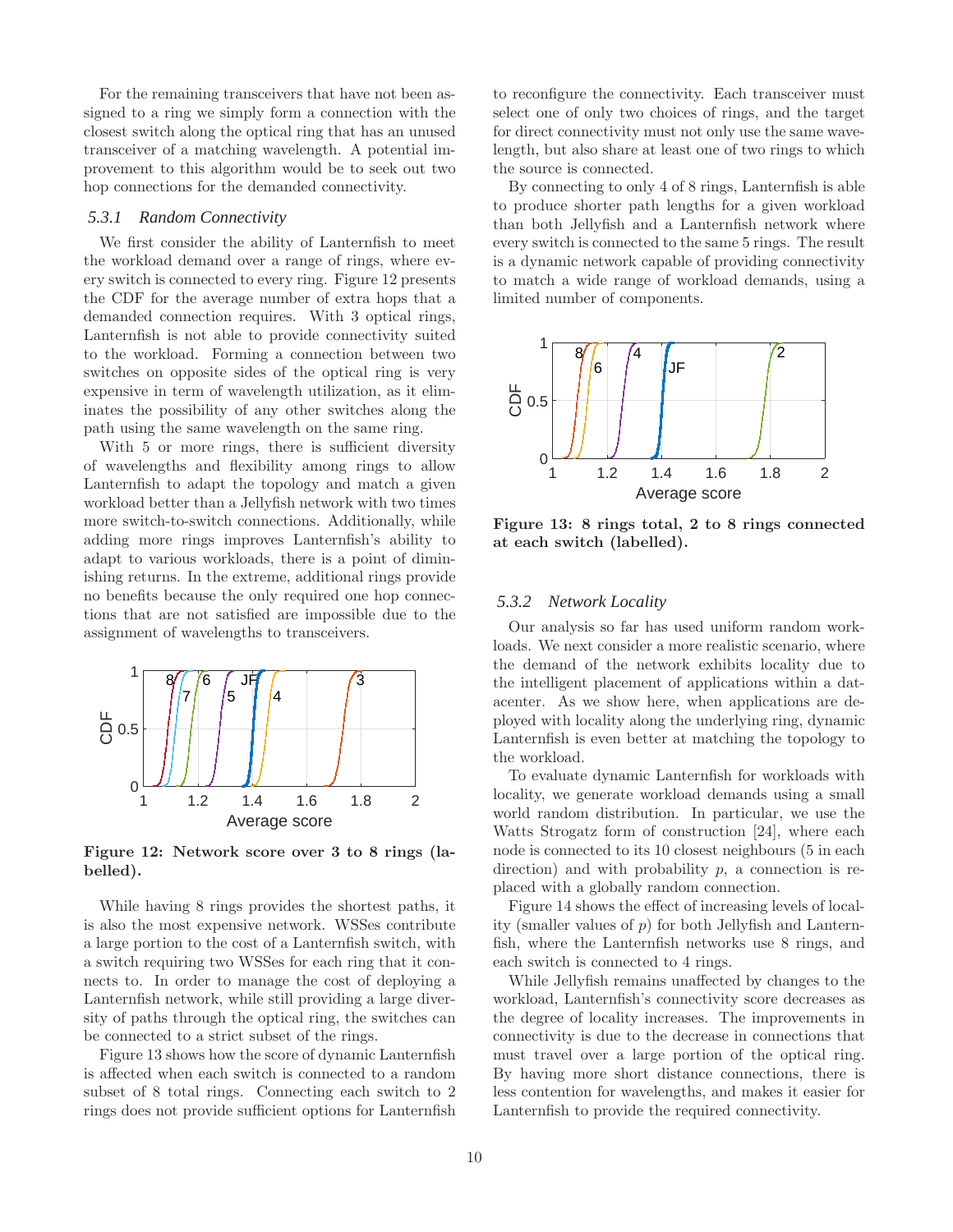

Figure 14: Small-world random (p labelled): 8 rings total, 4 rings per switch

*5.3.3 Scalability*



Figure 15: Increasing network size

A deployment of Lanternfish can vary in the number of rings that it uses. To minimize the cost of deployment, the amount of rings should depend on the size of the network, which can be described by the number of switches it contains and by the number of connections at every switch.

Figure 15 shows how well a Lanternfish network, deployed with 6, 8, and 10 rings, is able to match the workload demand across various network sizes. We vary the number of switches in the network, keep the number of connections at every switch at a constant value of 8, and use workloads with no locality. Our results are measured using our connectivity score, with the results for a Jellyfish network with twice as many transceiver shown for comparison. As the network grows, the number of rings required maintain a low score increases slowly. This type of analysis can be done by a network architect to determine the number of rings to use in order to provide the level of connectivity required for a network of a particular size.

# **6. COST ANALYSIS**

To assess the affordability of deploying a Lanternfish network, we compare the cost of similarily configured Lanternfish and Jellyfish networks based on the current listed price for network components [19]. In this analysis, we do not include the cost of fiber cables because the cost of cables is negligible compared to the cost of the switching and optical components, and the required amount of cabling is dependent on the layout of the datacenter and is therefore specific to the deployment.

Figure 16 illustrates the relative cost of a static Lanternfish network compared to Jellyfish with different numbers of switch-to-switch connections. The number of ports per switch serves as a proxy for the network size, because larger random networks require more inter-switch connections in order to maintain a small network diameter. For small networks, a Lanternfish network with two rings costs approximately  $3\times$  that of a Jellyfish network. The cost increases if Lanternfish is configured with more rings; however, additional rings are only necessary for larger networks. Lanternfish becomes much more cost-competitive with large networks. It is less than  $1.5\times$  the cost of Jellyfish with only two rings, and less than  $3\times$  the cost with 6 rings. The reason that Lanternfish's relative cost decreases with larger networks is because the cost of transceivers outweighs the cost of the optical multiplexers.



Figure 16: Costs for static Lanternfish, relative to a Jellyfish deployment.

Our evaluation results from Section 5 show that, for workloads that benefit from having a low hop-count between a specific set of hosts, dynamic Lanternfish can perform as well as Jellyfish while having half as many connections between switches. Therefore, for our dynamic Lanternfish cost analysis, we compare a dynamic Lanternfish network with a Jellyfish network that has twice as many interswitch connections. Figure 17 shows that, for a small network with only five ports per switch used to connect to other switches, the cost of dynamic Lanternfish is approximately  $2-4\times$  the cost of Jellyfish depending on the number of rings that are used. Surprisingly, for larger networks ( $\geq$  15 ports per switch), dynamic Lanternfish can cost less than Jellyfish using current prices. It is important to note that the cost of a dynamic Lanternfish deployment may drop significantly in the near future, assuming WSSes, which are relatively expensive, follow a similar pricing trend as optical multiplexers due to the increasing rollout of fiber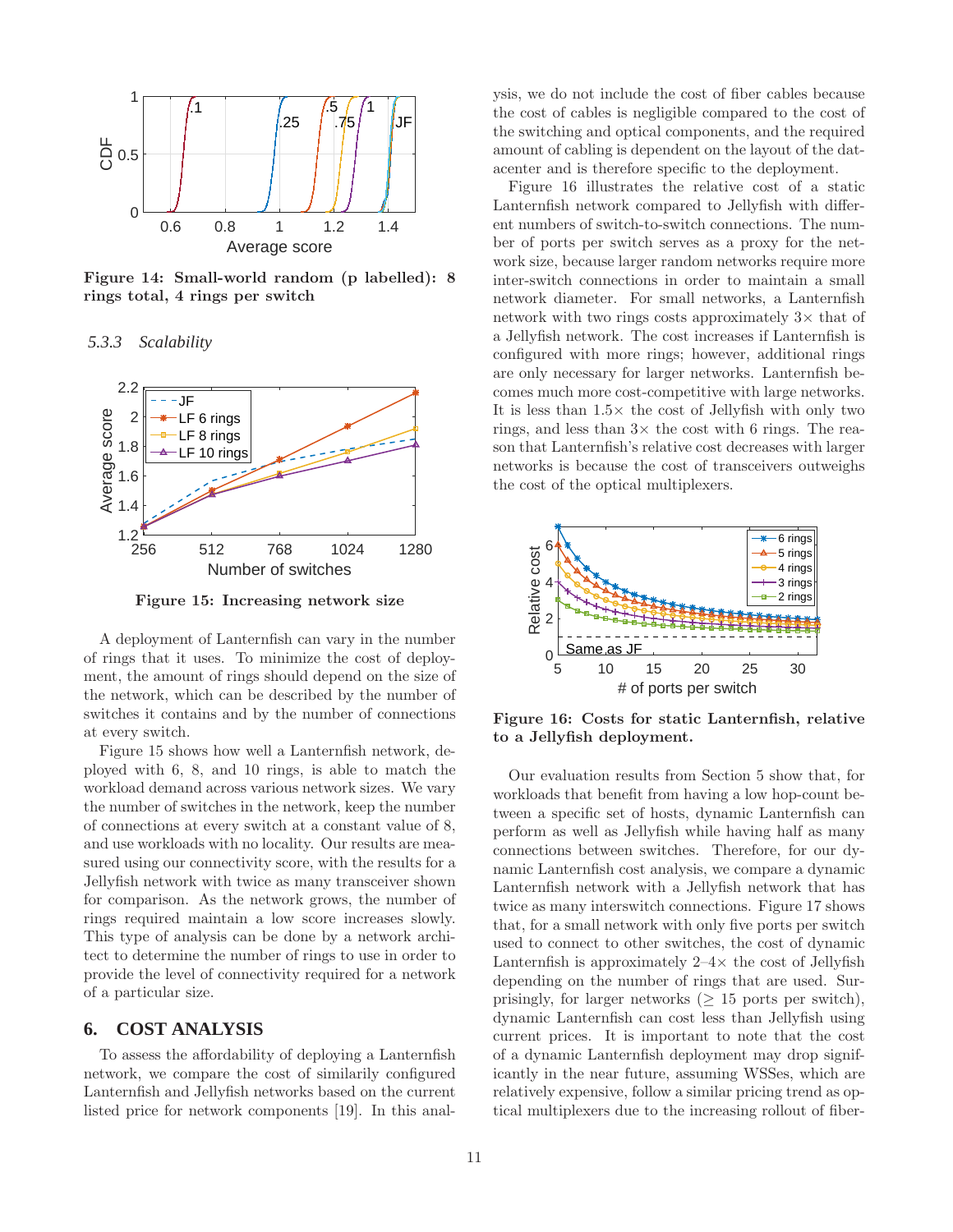to-the-home [25].



Figure 17: Costs for dynamic Lanternfish, relative to a Jellyfish deployment with twice as many links.

# **7. DISCUSSION**

In this section, we consider additional operational challenges to deploying a random network. We also examine the feasibility of using other commodity photonic devices in constructing a datacenter network.

### **7.1 Incremental Expandability**

Adding new racks to an existing Jellyfish network can be a difficult and time-consuming process. Unlike expanding a tree-network that only requires localized network changes, the new ToR switches in a Jellyfish network must connect to random endpoints dispersed across the datacenter in order to preserve uniform random connectivity. This requires undoing any previous attempts at cable management in order to remove existing connections and accommodate new connections. In contrast, expanding a Lanternfish network only requires randomly selecting wavelengths for the new ToR switches and connecting each switch to the optical rings. This is simpler and less error-prone than expanding an equivalent Jellyfish network. However, network expansions that more than double the size of the network may require additional wavelengths and rings to maintain the same network performance. This can often be avoided if future expansion is expected by initially deploying the network with more wavelengths and rings than necessary. Even when it is unavoidable, we believe that it is no more difficult or time-consuming than expanding a Jellyfish network by the same expansion factor. For example, doubling the size of an existing Jellyfish network will likely require rewiring one or more connections for every switch.

A potentially more serious problem when expanding a Lanternfish network is that it requires disconnecting one of the optical rings before reconnecting the ring to the new switch. This can lead to brief network disruptions during the expansion. Similar network disruptions occur in other random networks, although to a lesser degree, since expansion creates network-wide topology changes that will affect existing network flows. Expansion-related network disruptions for Lanternfish and other random networks can be avoided if the network supports software-defined networking (SDN) by rerouting flows before and after expansion.

# **7.2 Fault Identification**

The lack of a simple deterministic structure in random networks can make identifying the source of faults more difficult than tree-based networks. A link or switch failure in a random network will likely affect connections with endpoints throughout the entire datacenter rather than in a single physical region. Pinpointing the source of faults may be simpler in Lanternfish because it should be easier to trace physical ring connections than following links (possibly traversing the entire datacenter) in a random network like Jellyfish. In either case, a more comprehensive solution is to develop tools to determine the common links and switches that would account for all of the affected endpoints.

# **7.3 Other Commodity Photonic Devices**

Although wavelength selective switching components enables Lanternfish to dynamically select the mapping between transceivers and rings, it is still less flexible than topologies, such as OSA [19], that use a large optical switch to allow arbitrary connection between racks. However, by replacing standard single wavelength transceivers with transceivers having software controlled tunable lasers [26], Lanternfish can provide the same degree of flexibility as OSA. With a tunable transceiver, Lanternfish can create a connection between any arbitrary pair of switches by assigning their transceivers a wavelength that is unused by the intermediate switches between them in the ring. Although tunable transceivers are mass produced and available from multiple manufacturers, they still command a price premium over single wavelength transceivers and should only be used if the extra flexibility is necessary.

An alternative to tunable transceivers is wavelength converters, which can be built into the optical multiplexers to allow signals to switch wavelengths at each hop to avoid wavelength conflicts. An optical path between two switches is no longer restricted to a single wavelength. This can reduce the number of required wavelengths to implement a random network. However, managing wavelength conversions can be complicated and wavelength converters are not yet cost effective for use in a datacenter.

# **8. CONCLUSIONS**

In this paper, we introduce Lanternfish, a new optical approach to building random datacenter networks. A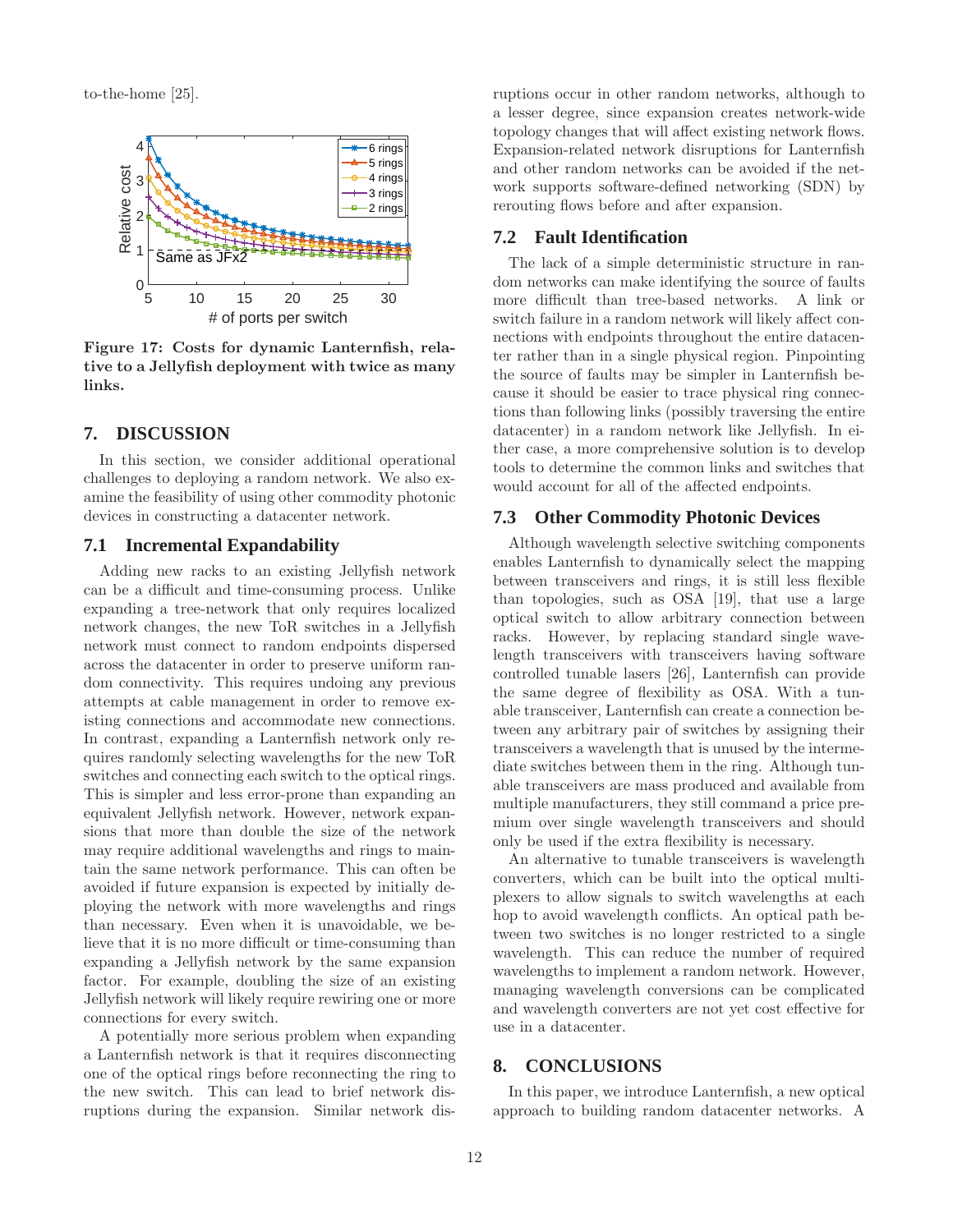static deployment of Lanternfish greatly reduces wiring and planning complexity by implementing a random network using one or more optical rings and a random assignment of wavelengths to switches. We demonstrate that such a network provides throughput and latencies on par with Jellyfish. By adding reconfigurable optical components, we show that Lanternfish can provide better connectivity than over-provisioned static random networks, while remaining cost competitive.

# **9. REFERENCES**

- [1] A. Singla, C.-Y. Hong, L. Popa, and P. B. Godfrey, "Jellyfish: Networking data centers randomly," in NSDI, (San Jose, CA), 2012.
- [2] J.-Y. Shin, B. Wong, and E. G. Sirer, "Small-world datacenters," in SoCC, (Cascais, Portugal), 2011.
- [3] Y. J. Liu, P. X. Gao, B. Wong, and S. Keshav, "Quartz: A new design element for low-latency DCNs," in *SIGCOMM*, (Chicago, IL), 2014.
- [4] "Optical impairment-aware WSON control plane for Cisco ONS 15454 MSTP data sheet," July 2014. http://bit.ly/RC8Ljo.
- [5] S. Miller, Optical Fiber Telecommunications. Elsevier, 1979.
- [6] K. Grobe and M. Eiselt, Wavelength Division Multiplexing: A Practical Engineering Guide. John Wiley & Sons, 2013.
- [7] S. Kandula, S. Sengupta, A. Greenberg, P. Patel, and R. Chaiken, "The nature of datacenter traffic: Measurements  $\&$  analysis," in *IMC*, (Chicago, IL), 2009.
- [8] N. Handigol, B. Heller, V. Jeyakumar, B. Lantz, and N. McKeown, "Reproducible network experiments using container-based emulation," in CoNEXT, (Nice, France), 2012.
- [9] C. Guo, G. Lu, D. Li, H. Wu, X. Zhang, Y. Shi, C. Tian, Y. Zhang, and S. Lu, "BCube: a high performance, server-centric network architecture for modular data centers," in SIGCOMM, (Barcelona, Spain), Aug 2009.
- [10] C. Guo, H. Wu, K. Tan, L. Shi, Y. Zhang, and S. Lu, "DCell: a scalable and fault-tolerant network structure for data centers," in SIGCOMM, (Seattle, Washington), Aug 2008.
- [11] C. E. Leiserson, "Fat-trees: Universal networks for hardware-efficient supercomputing," IEEE Transactions on Computers, vol. 34, no. 10, pp. 892–901, 1985.
- [12] M. Al-Fares, A. Loukissas, and A. Vahdat, "A scalable, commodity data center network architecture," in SIGCOMM, (Seattle, Washington), Aug 2008.
- [13] A. G. J. Hamilton, N. Jain, S. Kandula, C. Kim, P. Lahiri, D. M. A., P. Patel, and S. Sengupta,

"VL2: A scalable and flexible data center network," in *SIGCOMM*, (Barcelona, Spain), 2009.

- [14] A. Singla, P. B. Godfrey, and A. Kolla, "High throughput data center topology design," in NSDI, (Seattle, WA), 2014.
- [15] N. Farrington, A. Forencich, G. Porter, P.-C. Sun, J. Ford, Y. Fainman, G. Papen, and A. Vahdat, "A multiport microsecond optical circuit switch for data center networking," Photonics Technology Letters, August 2013.
- [16] B. Lynn, P.-A. Blanche, A. Miles, J. Wissinger, D. Carothers, and L. LaComb Jr., "Design and preliminary implementation of an N x N diffractive all-optical fiber optic switch," Journal of lightwave Technology, vol. 31, December 2013.
- [17] N. Farrington, G. Porter, S. Radhakrishnan, H. H. Bazzaz, V. Subramanya, Y. Fainman, G. Papen, and A. Vahdat, "Helios: A hybrid electrical/optical switch architecture for modular data centers," in SIGCOMM, (New Delhi, India), 2010.
- [18] G. Wang, D. G. Andersen, M. Kaminsky, K. Papagiannaki, T. E. Ng, M. Kozuch, and M. Ryan, "c-through: Part-time optics in data centers," in SIGCOMM, (New Delhi, India), 2010.
- [19] K. Chen, A. Singlay, A. Singhz, K. Ramachandranz, L. Xuz, Y. Zhangz, X. Wen, and Y. Chen, "OSA: An Optical Switching Architecture for Data Center Networks with Unprecedented Flexibility," in NSDI, (San Jose, CA), 2012.
- [20] G. Porter, R. Strong, N. Farrington, A. Forencich, P. Chen-Sun, T. Rosing, Y. Fainman, G. Papen, and A. Vahdat, "Integrating microsecond circuit switching into the data center," in SIGCOMM, (Hong Kong, China), 2013.
- [21] "10Gbps 100GHz DWDM SFP+ Single-Mode 40km Optical Transceiver," July 2014. http://bit.ly/1hAwCXP.
- [22] "1RU Rack Mount, Duplex, CWDM Mux & Demux," July 2014. http://bit.ly/1n4tOUn.
- [23] S. A. Jyothi, A. Singla, P. B. Godfrey, and A. Kolla, "Measuring and understanding throughput of network topologies," in SIGMETRICS, (Austin, TX), 2014.
- [24] D. J. Watts and S. H. Strogatz, "Collective dynamics of 'small-world' networks," Nature, vol. 393, no. 6684, pp. 409–10, 1998.
- [25] J. E. Berthold, "Optical networking for data center interconnects across wide area networks," in Proceedings of the Symposium of High-performance Interconnects, (New York, New York), August 2009.
- [26] "EMCORE 10 Gbps full band tunable XFP